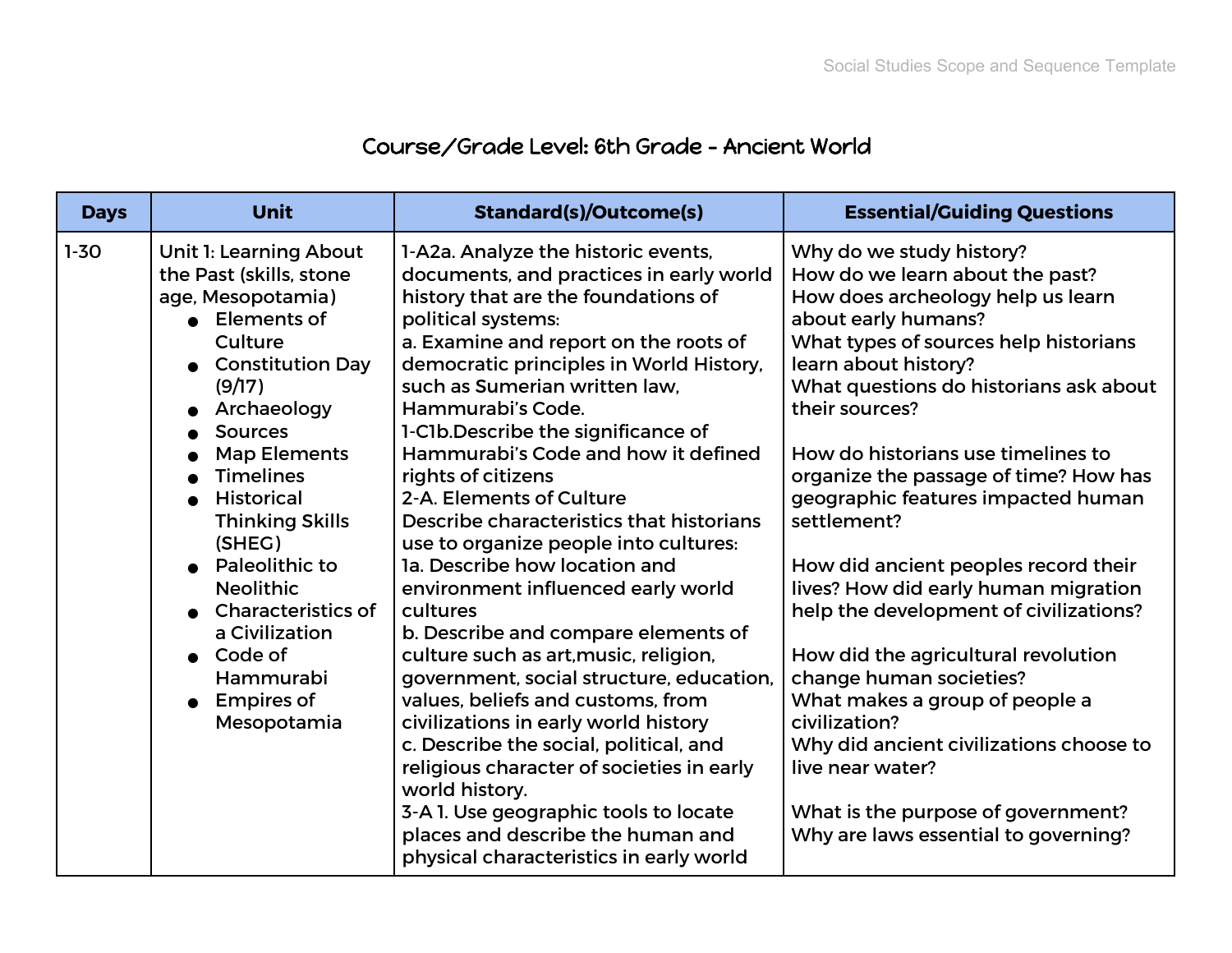|  | history:                                        |  |
|--|-------------------------------------------------|--|
|  | a. Use maps to compare geographic               |  |
|  | locations of civilizations from world           |  |
|  | history to: Mesopotamia b. Use                  |  |
|  | photographs and thematic maps, to               |  |
|  | identify and describe physical and              |  |
|  |                                                 |  |
|  | human characteristics of early<br>civilizations |  |
|  |                                                 |  |
|  | 3-B 1. Examine how physical and human           |  |
|  | characteristic shape the identity of            |  |
|  | places and regions and influence the            |  |
|  | development of civilizations in world           |  |
|  | history:                                        |  |
|  | a. Identify and describe physical               |  |
|  | characteristics that influenced human           |  |
|  | settlement.                                     |  |
|  | 5-A 1. Analyze how the rise of the              |  |
|  | earliest communities led to the                 |  |
|  | emergence of agricultural societies:            |  |
|  | a. Describe characteristics and                 |  |
|  | innovations of hunting and gathering            |  |
|  | societies, such as nomadic lifestyles,          |  |
|  | inventors of tools, adaptation to animal        |  |
|  | migration and vegetation cycles and             |  |
|  | the shift from food gathering to food-          |  |
|  | producing activities b. Explain how and         |  |
|  | why towns and cities grew from early            |  |
|  | human settlements, including the need           |  |
|  | for security and government.                    |  |
|  | 5-B 1. Analyze how civilizations emerged        |  |
|  | in the river valley areas:                      |  |
|  | a. Describe the characteristics of a            |  |
|  | civilization, such a social hierarchy,          |  |
|  | government, writing system,                     |  |
|  | specialization in an area of trade and          |  |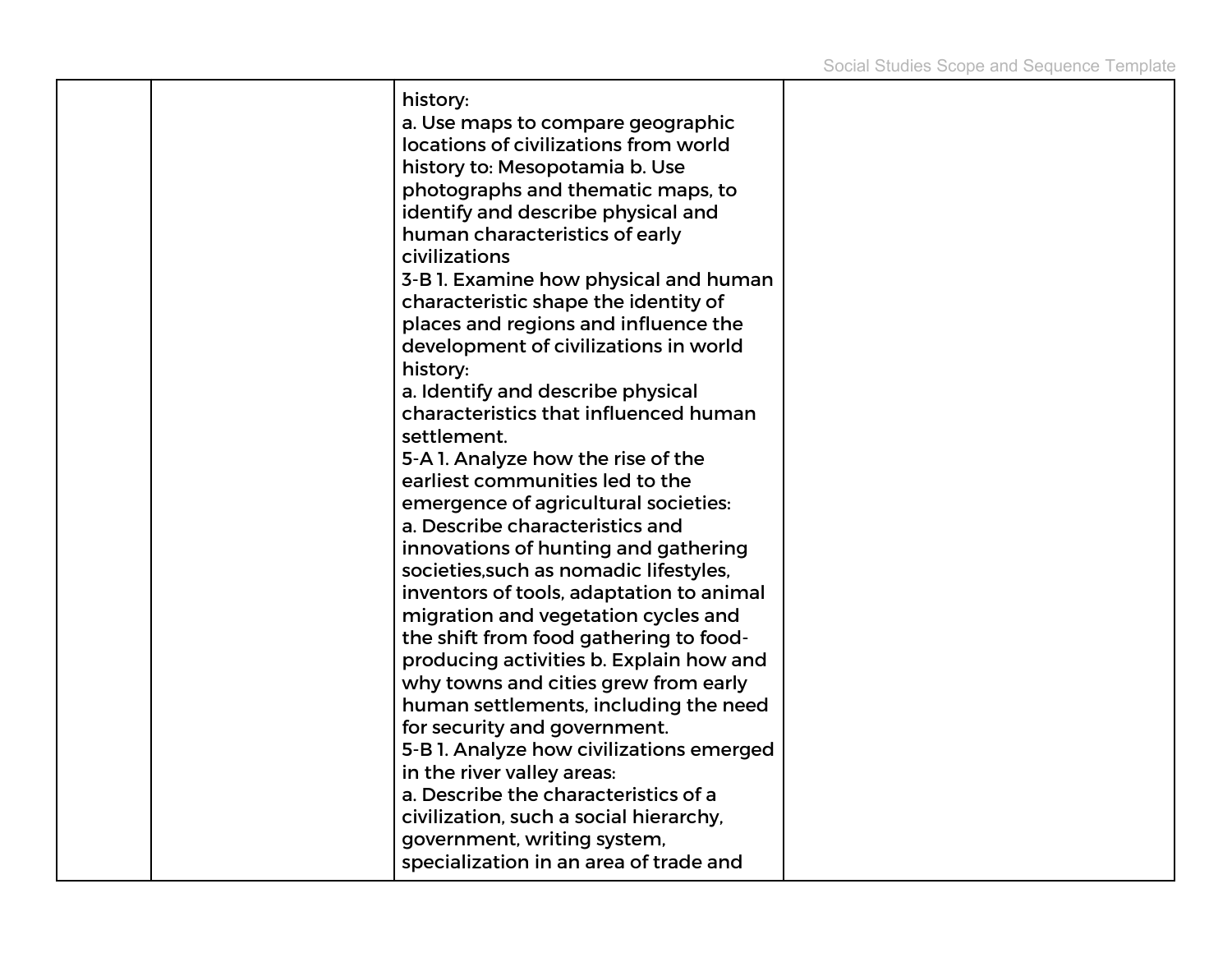|                    |                                        | the establishment of cities.<br>b. Compare major cultural, political and<br>economic achievements of river valley<br>civilizations, such as the Tigris<br>and Euphrates River.<br>6- Evaluating Sources & Using Evidence:<br>A. Evaluating Sources<br>1. Gather multiple sources that may be<br>relevant to the task<br>2.-3. Evaluate the credibility of the<br>sources by considering the authority,<br>the origin, type, context, and<br>corroborative value of each source 4.<br>Identify credible, relevant information<br>contained in the sources.<br><b>B. Developing Claims &amp; Using Forms</b><br>1. Identify evidence that draws<br>information from multiple sources to<br>support claims, noting evidentiary<br>limitations a. Develop claims and<br>counterclaims while pointing out the<br>strengths and limitations of both. |                                                                                                             |
|--------------------|----------------------------------------|------------------------------------------------------------------------------------------------------------------------------------------------------------------------------------------------------------------------------------------------------------------------------------------------------------------------------------------------------------------------------------------------------------------------------------------------------------------------------------------------------------------------------------------------------------------------------------------------------------------------------------------------------------------------------------------------------------------------------------------------------------------------------------------------------------------------------------------------|-------------------------------------------------------------------------------------------------------------|
| Days 31-<br>70     | Unit 2: Egypt<br>Physical<br>Geography | 1.A.1.a<br>1.B.1.c<br>1.C.2.b                                                                                                                                                                                                                                                                                                                                                                                                                                                                                                                                                                                                                                                                                                                                                                                                                  | What are the major physical<br>characteristics of Egypt/Near East?<br>How does environmental factors affect |
| (Teache            | Social                                 | 2.A.1.a.b.c                                                                                                                                                                                                                                                                                                                                                                                                                                                                                                                                                                                                                                                                                                                                                                                                                                    | human settlement?                                                                                           |
| rs                 | <b>Classes/Daily Life</b>              | 2.B.1.a.b.c                                                                                                                                                                                                                                                                                                                                                                                                                                                                                                                                                                                                                                                                                                                                                                                                                                    |                                                                                                             |
| typically          | Mummification                          | 2.B.2.a.b                                                                                                                                                                                                                                                                                                                                                                                                                                                                                                                                                                                                                                                                                                                                                                                                                                      | What are the different social classes and                                                                   |
| use                | • Religion/                            | 3.A.1.a.b                                                                                                                                                                                                                                                                                                                                                                                                                                                                                                                                                                                                                                                                                                                                                                                                                                      | how are they affected by religion,                                                                          |
| winter<br>break as | <b>Mythology</b><br>Pharaohs           | 3.B.1.a.b.c<br>3.C.1.d                                                                                                                                                                                                                                                                                                                                                                                                                                                                                                                                                                                                                                                                                                                                                                                                                         | government etc.                                                                                             |
| their              | (Old/Middle/New                        | 3.D.1.a.b                                                                                                                                                                                                                                                                                                                                                                                                                                                                                                                                                                                                                                                                                                                                                                                                                                      | How did religion affect Egypt's                                                                             |
| goal for           | Kingdom)                               | 4.B.3.a                                                                                                                                                                                                                                                                                                                                                                                                                                                                                                                                                                                                                                                                                                                                                                                                                                        | government, economy and daily life?                                                                         |
| ending             | <b>Judaism</b>                         | 5.A.1.b                                                                                                                                                                                                                                                                                                                                                                                                                                                                                                                                                                                                                                                                                                                                                                                                                                        |                                                                                                             |
|                    |                                        |                                                                                                                                                                                                                                                                                                                                                                                                                                                                                                                                                                                                                                                                                                                                                                                                                                                |                                                                                                             |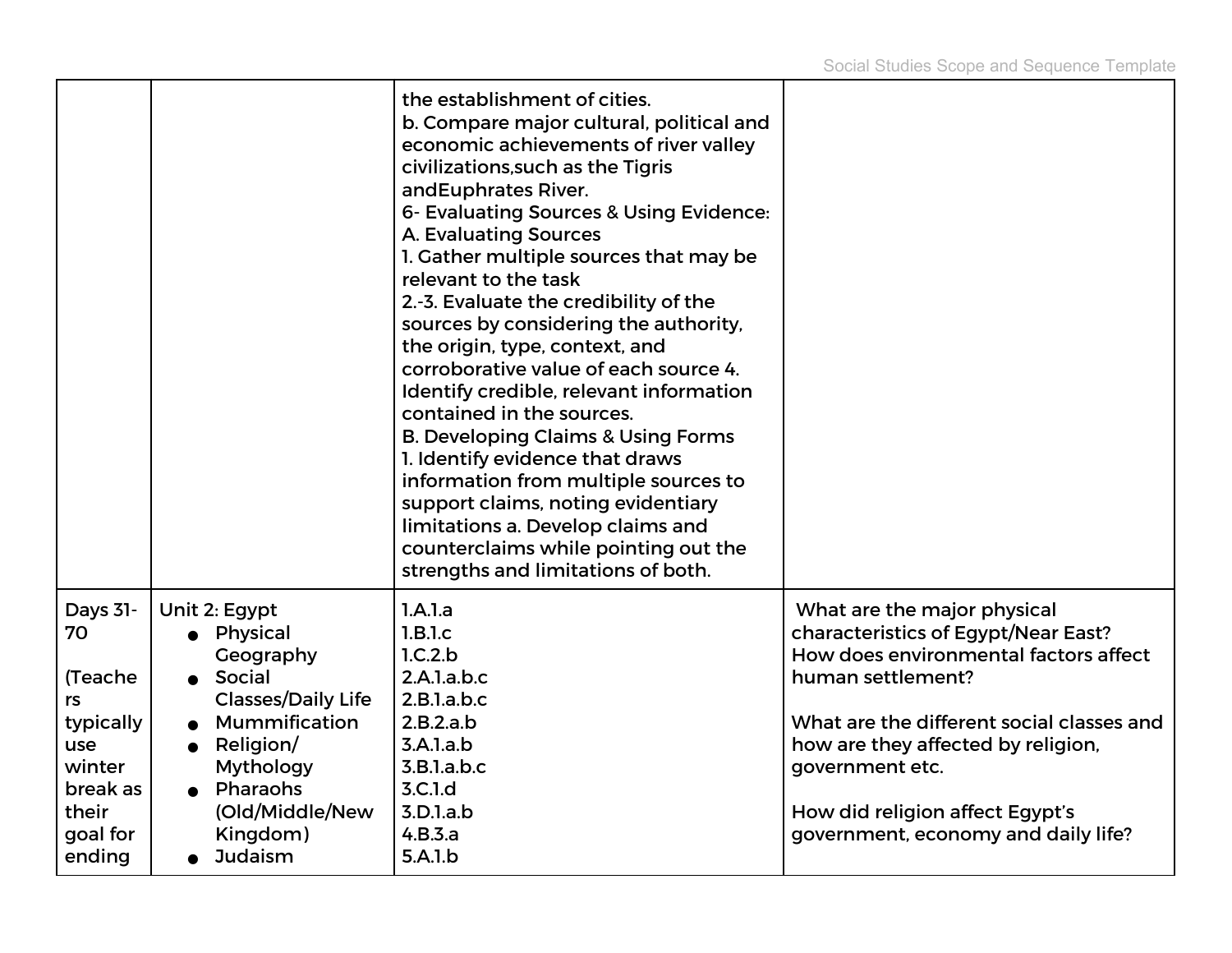| Egypt)         | Kush/Nubia                                                                                                                                                                                                                             | 5.B.1.a.b                                                                                                                                                                                                                                                                                                                                                                                                                                                                                                                                                                                                                                                                                                                                                                                             | How did Egypt distribute power in their<br>government structure?<br>What are the origins, customs and<br>traditions of Judaism?<br>What similarities and differences do you<br>see with Egyptian and Kush in regards<br>to cultural, political and economic<br>achievements?                                                                                                                                                                                                                                                                                                                                                       |
|----------------|----------------------------------------------------------------------------------------------------------------------------------------------------------------------------------------------------------------------------------------|-------------------------------------------------------------------------------------------------------------------------------------------------------------------------------------------------------------------------------------------------------------------------------------------------------------------------------------------------------------------------------------------------------------------------------------------------------------------------------------------------------------------------------------------------------------------------------------------------------------------------------------------------------------------------------------------------------------------------------------------------------------------------------------------------------|------------------------------------------------------------------------------------------------------------------------------------------------------------------------------------------------------------------------------------------------------------------------------------------------------------------------------------------------------------------------------------------------------------------------------------------------------------------------------------------------------------------------------------------------------------------------------------------------------------------------------------|
| Days 71-<br>95 | Unit 3: India<br>Physical<br>Geography<br>Hinduism<br><b>Caste System</b><br><b>Buddhism</b><br>$\bullet$<br><b>Indus Valley</b><br>$\bullet$<br>Civilization<br><b>Unification of</b><br>India<br><b>Gupta Empire</b><br>(Golden Age) | 2.A.1.a Describe how location and<br>environment influenced early world<br>cultures.<br>3.A.1.Use geographic tools to locate<br>places and describe the human and<br>physical characteristics in early world<br>history<br>3.B.1- Examine how physical and human<br>characteristics shape the identity of<br>places and regions and influence the<br>development of civilization in world<br>history<br>3.D.1- Analyze why and how people<br>modify their natural environment and<br>the impact of those modifications.<br>5.A.1- Analyze how the rise of the<br>earliest communities led to the<br>emergence of agricultural societies<br>5.B.1-Analyze how civilizations emerged<br>in the river valley areas<br>2.A.1.b- Describe and compare elements<br>of culture such as art, music, religion, | How did geography affect<br>settlement and culture?<br>What do artifacts reveal about<br>daily life in Indus Valley<br>civilizations?<br>How did the contributions of the<br>Aryans, including the caste<br>system affect daily life in ancient<br>India?<br>What are the origins, customs,<br>traditions and beliefs of<br>Hinduism?<br>(Include discussion of Ganges<br>River pollution as it relates to<br>environmental education?)<br>What are the origins, customs,<br>traditions and beliefs of<br>Buddhism?<br>How did Ashoka unify the<br>Mauryan empire and spread<br><b>Buddhist values?</b><br>Why is the Gupta empire |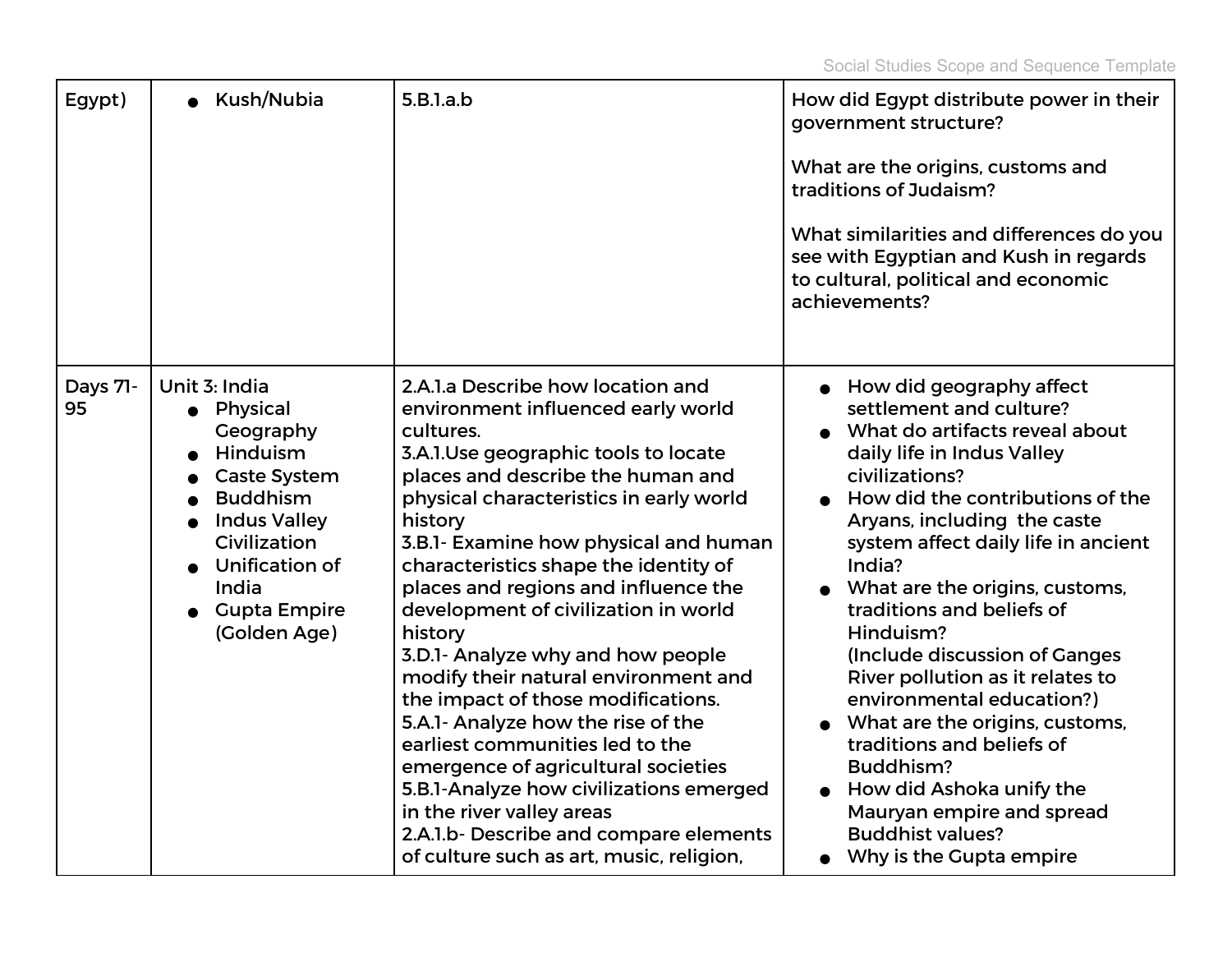|                 |                                                                  | government, social structure<br>2.A.1.c- Describe the social, political and<br>religious character of societies in early<br>world history<br>2.B 1 a- Identify cultural groups within a<br>region in early world history<br>2.B. 1.c-Describe interactions that<br>promoted or failed to promote<br>relationships between groups,<br>civilizations, empires, and nations.<br>1.B.1.c. Examine how religion shaped<br>and influenced government policy.<br>2.B.2. a.-Examine the practices and<br>beliefs of world religions and<br>philosophies including monotheism<br>and polytheism.<br>2.B.2.b- Describe the impact of various<br>religions on a civilization, such as its<br>affect on political, economic and social<br>systems.<br>1.B.2.b-Explain why common people did<br>not have a voice in ancient civilizations<br>1.C.2.b. Compare power and authority of<br>rulers in  India<br>2.C.1-Examine the causes and effects of<br>social, economic and political conflict<br>such as<br>6.0 Skills and processes | considered the Golden Age of<br>ancient India?                                                                                      |
|-----------------|------------------------------------------------------------------|--------------------------------------------------------------------------------------------------------------------------------------------------------------------------------------------------------------------------------------------------------------------------------------------------------------------------------------------------------------------------------------------------------------------------------------------------------------------------------------------------------------------------------------------------------------------------------------------------------------------------------------------------------------------------------------------------------------------------------------------------------------------------------------------------------------------------------------------------------------------------------------------------------------------------------------------------------------------------------------------------------------------------|-------------------------------------------------------------------------------------------------------------------------------------|
| Days 96<br>-121 | Unit 4: China<br>• Physical<br>Geography<br><b>Shang Dynasty</b> | Identify and describe physical<br>characteristics that influenced<br>settlement (3.B.1)<br>Describe and analyze settlement                                                                                                                                                                                                                                                                                                                                                                                                                                                                                                                                                                                                                                                                                                                                                                                                                                                                                               | What physical factors determined<br>where peoples settled? (Isolation)<br>How did the distribution of<br>power/government transform |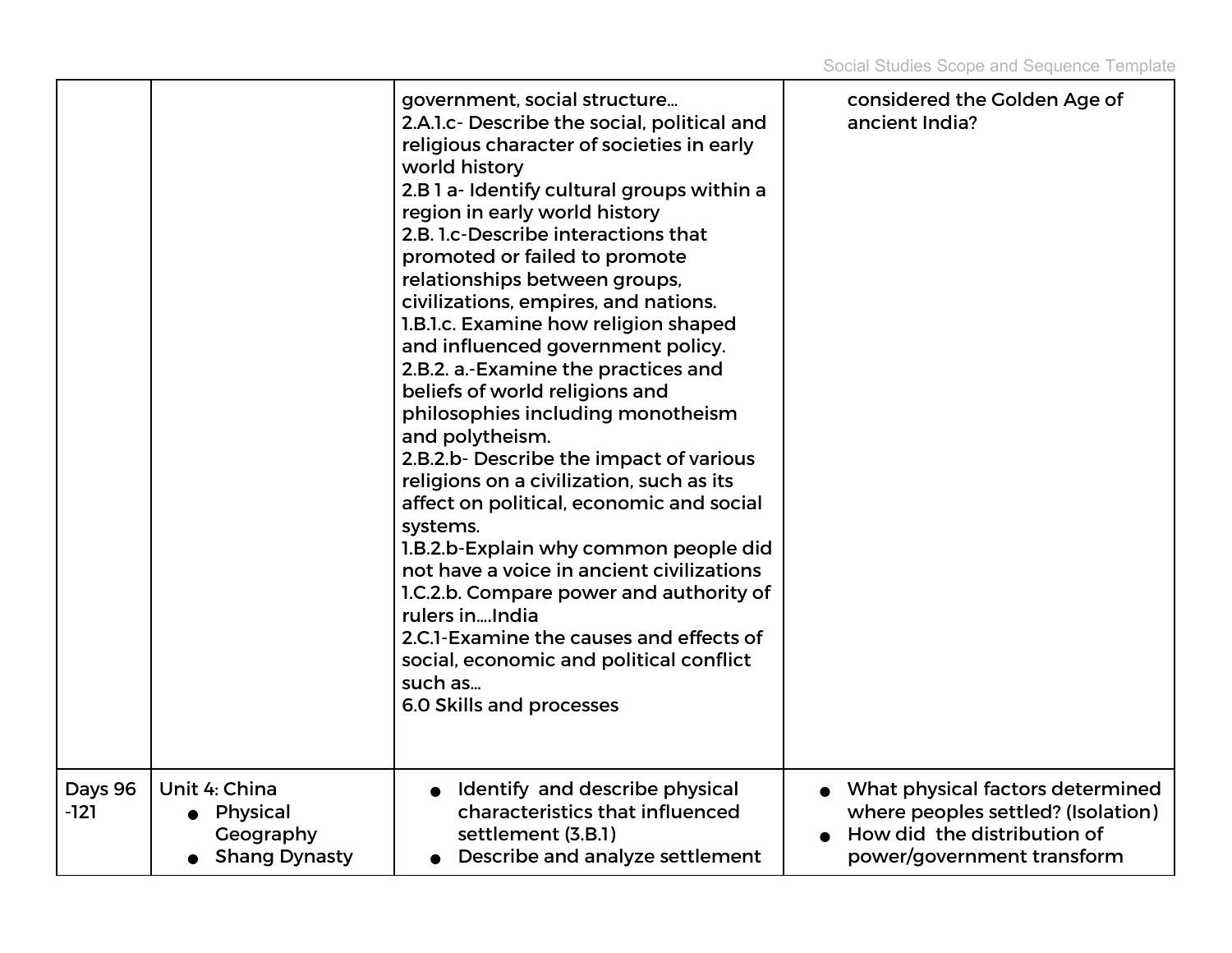|                           | Philosophies/<br><b>Zhou</b><br><b>Emperor Qin</b><br><b>Han Dynasty</b><br>(Golden Age)<br><b>Silk Road</b>                                                                                             | patterns population growth,<br>migration, and settlement<br>patterns (C.1)<br>Identify and compare forms of<br>$\bullet$<br>leadership and distribution of<br>power (1A.)<br><b>Compare Dynasties and empires</b><br>in Ancient China (5 B.4)<br>Scarce economic resources were<br>used to satisfy human wants and<br>needs(4 A 2.b)<br>Positions taken by government by<br>political philosophers from early<br>civilizations(1 A.1.b)<br>Describe and compare elements<br>of culture such as art, music,<br>literature, social structure,<br>educations, beliefs, values, and<br>customs (2 A 1.b) | early civilizations<br>How trade impacted isolation<br>practices as well as influenced the<br>West?<br>How did the philosophies affect<br>ancient Chinese civilizations?<br>What lasting effects does the Han<br>Golden Age have on modern<br>China?                                                                                                                                                                          |
|---------------------------|----------------------------------------------------------------------------------------------------------------------------------------------------------------------------------------------------------|------------------------------------------------------------------------------------------------------------------------------------------------------------------------------------------------------------------------------------------------------------------------------------------------------------------------------------------------------------------------------------------------------------------------------------------------------------------------------------------------------------------------------------------------------------------------------------------------------|-------------------------------------------------------------------------------------------------------------------------------------------------------------------------------------------------------------------------------------------------------------------------------------------------------------------------------------------------------------------------------------------------------------------------------|
| <b>Days 121</b><br>$-154$ | Unit 5: Greece<br>• Physical<br>Geography<br>Forms of<br>Government<br>Athens/Sparta<br>Religion/<br>$\bullet$<br><b>Mythology</b><br><b>Persian Wars</b><br>Golden Age of<br><b>Athens</b><br>Alexander | <b>Examine the necessity and</b><br>$\bullet$<br>purpose of government in early<br>world history (1.A.1)<br>Examine the role of citizens in<br>Greek city-states and the Roman<br>Republic/Empire (1.B.1.b.)<br>Analyze the importance of civic<br>participation as a citizen of early<br>world<br>History (1.B.2)<br>Describe the importance of<br>citizenship in ancient Rome and<br>Greece (1.C.1.a.)<br>Compare power and authority of<br>rulers in Ancient Egypt, India,                                                                                                                        | How does the physical geography<br>of Greece impact the<br>development of Greek city-states?<br>What are the roles of citizens and<br>those in power in various forms of<br>government?<br>How does the role of the citizen<br>differ between Athens and<br>Sparta?<br>What lasting effects does the<br>Golden Age of Athens have on<br>Western society today?<br>How did Alexander's conquest<br>lead to cultural diffusion? |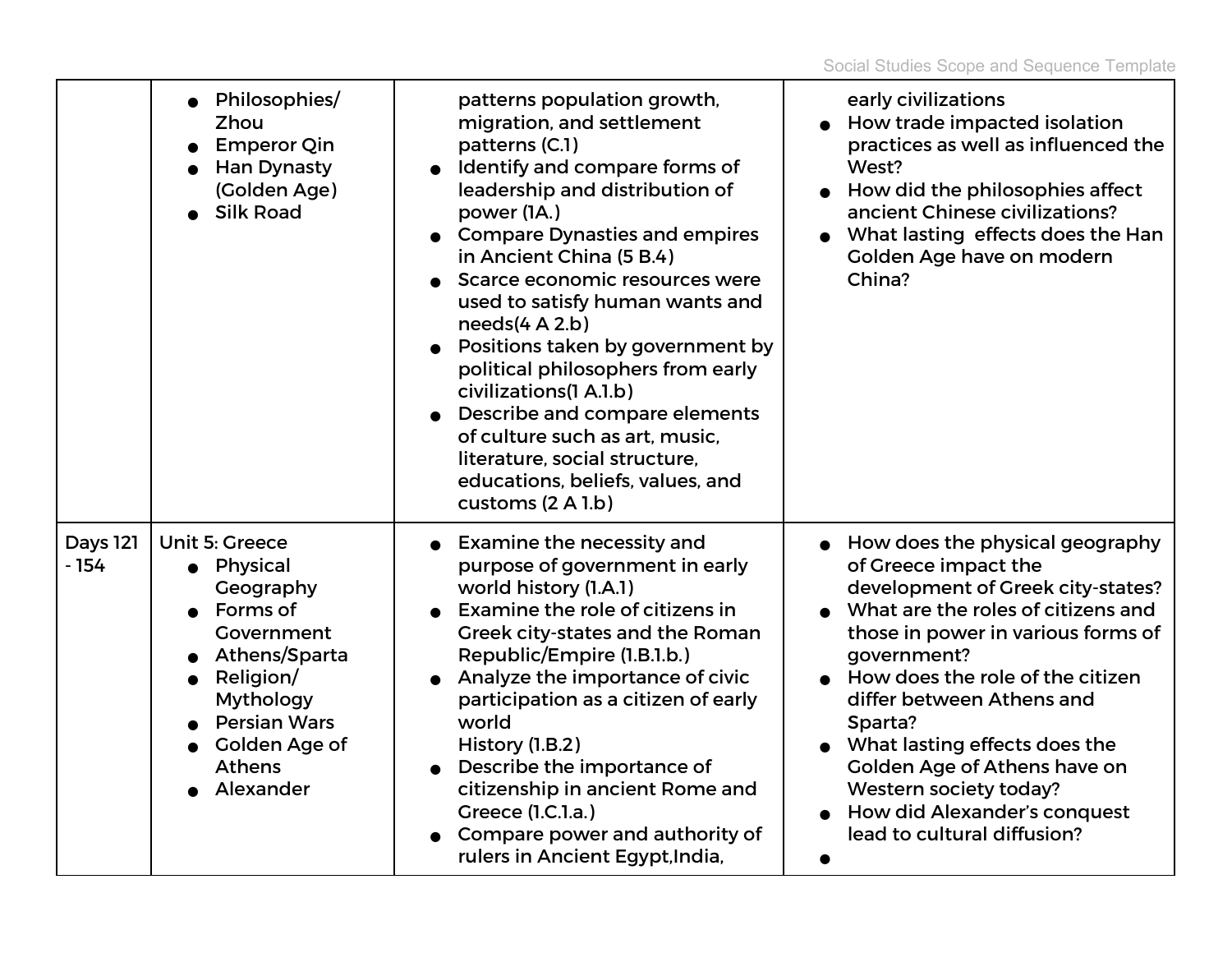|  | Persia and China v. the protection<br>of citizens in Greek city-states<br>(1.C.2.b)<br>Describe characteristics that<br>historians use to organize people<br>into cultures (2.A.l.a-c)<br>Describe factors that resulted in<br>cultural diffusion, such as trade,<br>conflict and migration (2.B.1.b)<br>Analyze how increased diversity<br>in early world history resulted<br>from immigration, settlement<br>patterns and economic<br>development (2.B.2.a-b)<br>Analyze how increased diversity<br>in early world history resulted<br>from immigration, settlement<br>patterns and economic<br>development (2.C.1)<br>Use geographic tools to locate<br>places and describe the human<br>and physical characteristics in<br>early world history (3.A.1.a-b)<br><b>Examine how physical and</b><br>human characteristics shape the<br>identity of places and regions and<br>influence the development of<br>civilizations in world history<br>$(3.B.1.A-B)$<br>. Describe and analyze population<br>growth, migration and settlement<br>patterns in early world history<br>$(3.C.1.A-D)$<br>Describe ways people modified<br>their environment to meet their |  |
|--|----------------------------------------------------------------------------------------------------------------------------------------------------------------------------------------------------------------------------------------------------------------------------------------------------------------------------------------------------------------------------------------------------------------------------------------------------------------------------------------------------------------------------------------------------------------------------------------------------------------------------------------------------------------------------------------------------------------------------------------------------------------------------------------------------------------------------------------------------------------------------------------------------------------------------------------------------------------------------------------------------------------------------------------------------------------------------------------------------------------------------------------------------------------|--|
|--|----------------------------------------------------------------------------------------------------------------------------------------------------------------------------------------------------------------------------------------------------------------------------------------------------------------------------------------------------------------------------------------------------------------------------------------------------------------------------------------------------------------------------------------------------------------------------------------------------------------------------------------------------------------------------------------------------------------------------------------------------------------------------------------------------------------------------------------------------------------------------------------------------------------------------------------------------------------------------------------------------------------------------------------------------------------------------------------------------------------------------------------------------------------|--|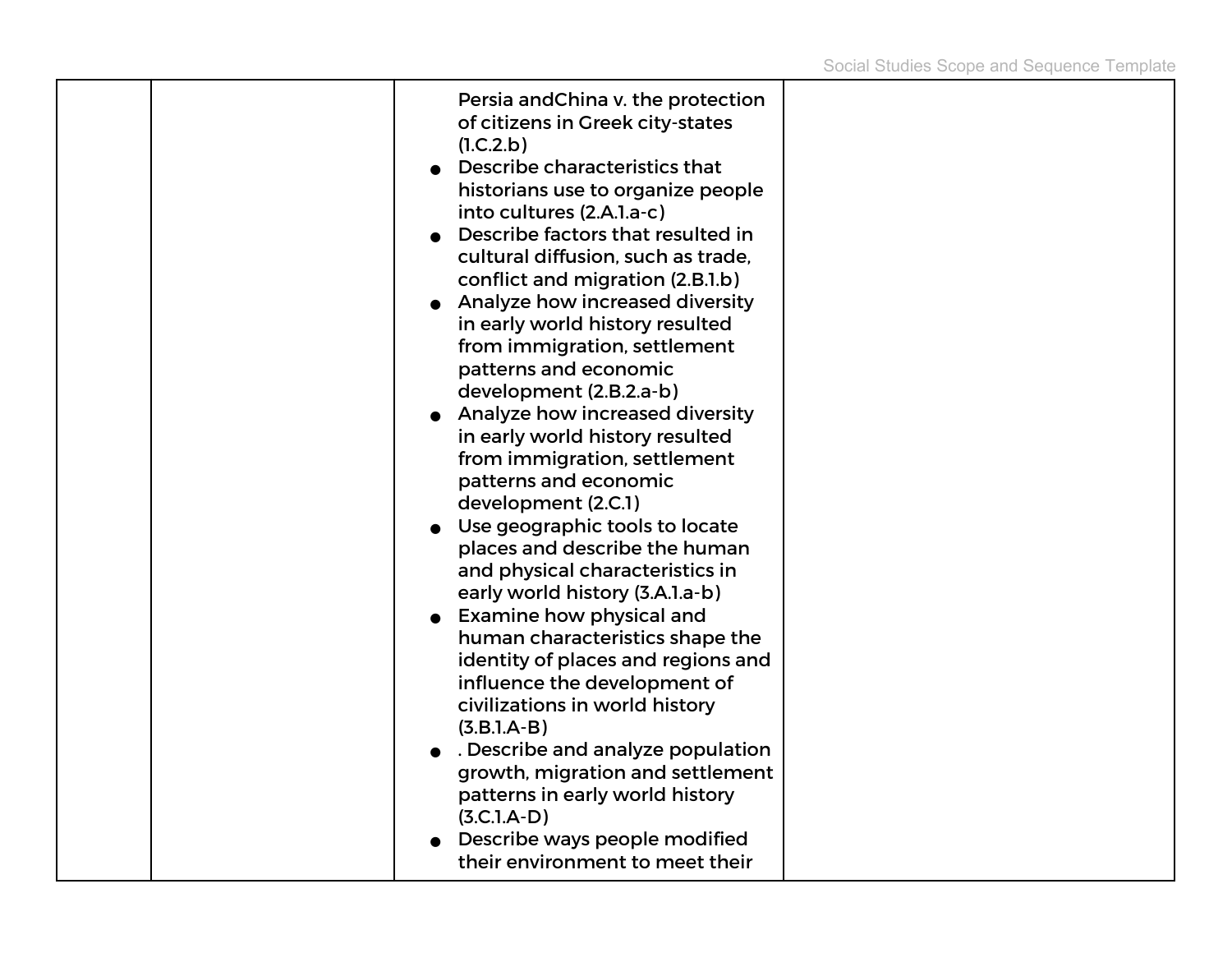|                     |                                                                                                                                   | needs, such as cultivating lands,<br>building roads, dams, and<br>aqueducts (3.D.1.A)<br>Describe how available resources<br>affected specialization and trade<br>(4.A.2.B)<br>silk production, bronze casting<br>and terraced farming (4.A.4.B.)<br>• Describe the types of economic<br>systems in early world societies<br>(4.B.1.)<br>. Analyze the emergence and<br>enduring influence of Aegean<br>civilizations (5.B.2.A-B)                                                                                                                                                                                                                                         |                                                                                                                                                                                                                                                                                                                                                                                                                                                         |
|---------------------|-----------------------------------------------------------------------------------------------------------------------------------|---------------------------------------------------------------------------------------------------------------------------------------------------------------------------------------------------------------------------------------------------------------------------------------------------------------------------------------------------------------------------------------------------------------------------------------------------------------------------------------------------------------------------------------------------------------------------------------------------------------------------------------------------------------------------|---------------------------------------------------------------------------------------------------------------------------------------------------------------------------------------------------------------------------------------------------------------------------------------------------------------------------------------------------------------------------------------------------------------------------------------------------------|
| Days -<br>155 - 180 | Unit 6: Rome<br><b>Roman Republic</b><br><b>Roman Expansion</b><br>to Empire<br>Daily Life<br>Christianity<br><b>Fall of Rome</b> | Analyze the historic events, documents,<br>and practices in early world history that<br>are the foundations of political systems<br>a. Examine and report on the roots<br>of democratic principles in World<br>History, such as Sumerian written<br>law, Hammurabi's Code, Greek<br>city-states, Roman<br>Republicanism, and the British<br><b>Constitution (Magna Carta,</b><br>English Bill of Rights) (I.A.2.a.)<br>Analyze the methods used by<br>individuals and groups to shape<br>governmental policy and actions in<br>early world history<br>a. Compare methods used in early<br>world history to change<br>governments, such as coups,<br>elections and revolts | How did the Etruscans and Greeks<br>influence the development of Rome?<br>What were the characteristics of the<br>Roman Republic and how did they<br>change over time?<br>What were the economic and<br>governmental effects of Roman<br>expansion?<br>How did social structure influence civic<br>participation?<br>How did Christianity originate and<br>spread?<br>How are Christians' lives shaped by the<br>beliefs and practices of Christianity? |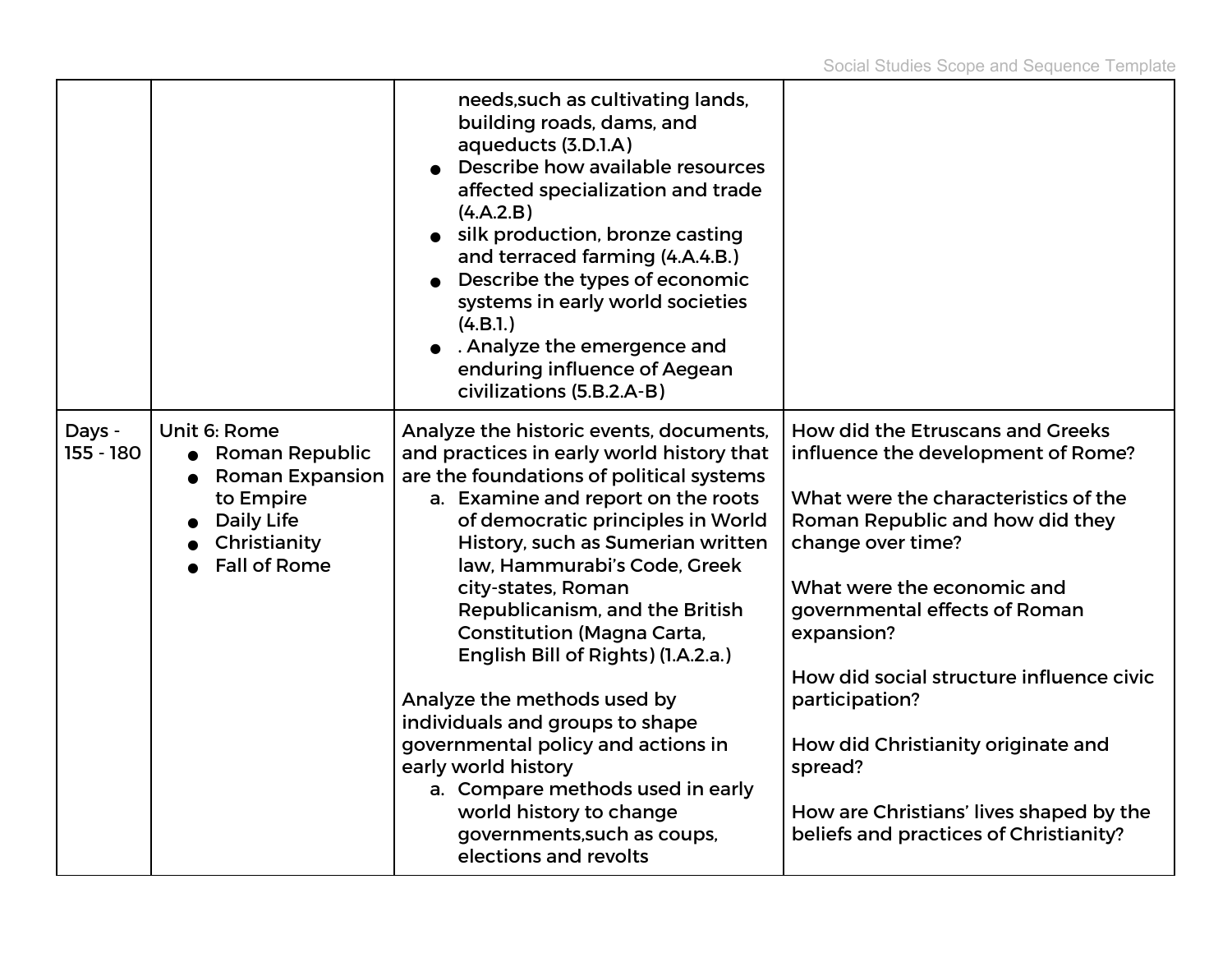|  | b. Examine the role of citizens in<br>Greek city-states and the Roman<br>Republic/Empire<br>c. Examine how religion shaped and<br>influenced government policy<br>$(l.B.l.a.-c.)$                                                                  | To what extent does ancient Rome<br>influence us today? |
|--|----------------------------------------------------------------------------------------------------------------------------------------------------------------------------------------------------------------------------------------------------|---------------------------------------------------------|
|  | Analyze the importance of civic<br>participation as a citizen of early world<br>history<br>b. Explain why common people did<br>not have a voice in ancient<br>civilizations (1.B.2.b.)                                                             |                                                         |
|  | Analyze the individual rights and<br>responsibilities in an ancient world<br>civilization<br>a. Describe the importance of<br>citizenship in ancient Rome and<br>Greece (1.C.1.a.)                                                                 |                                                         |
|  | Evaluate how ancient governments<br>around the world protected or failed to<br>protect the rights of individuals and<br>groups<br>a. Explain how the Roman Republic<br>and the rule of the Senate<br>affected individuals and groups<br>(1.C.2.a.) |                                                         |
|  | <b>Explain how cultural diffusion</b><br>influenced the development of cultures<br>b. Describe factors that resulted in<br>cultural diffusion, such as trade,<br>conflict and migration (2.B.1.b.)                                                 |                                                         |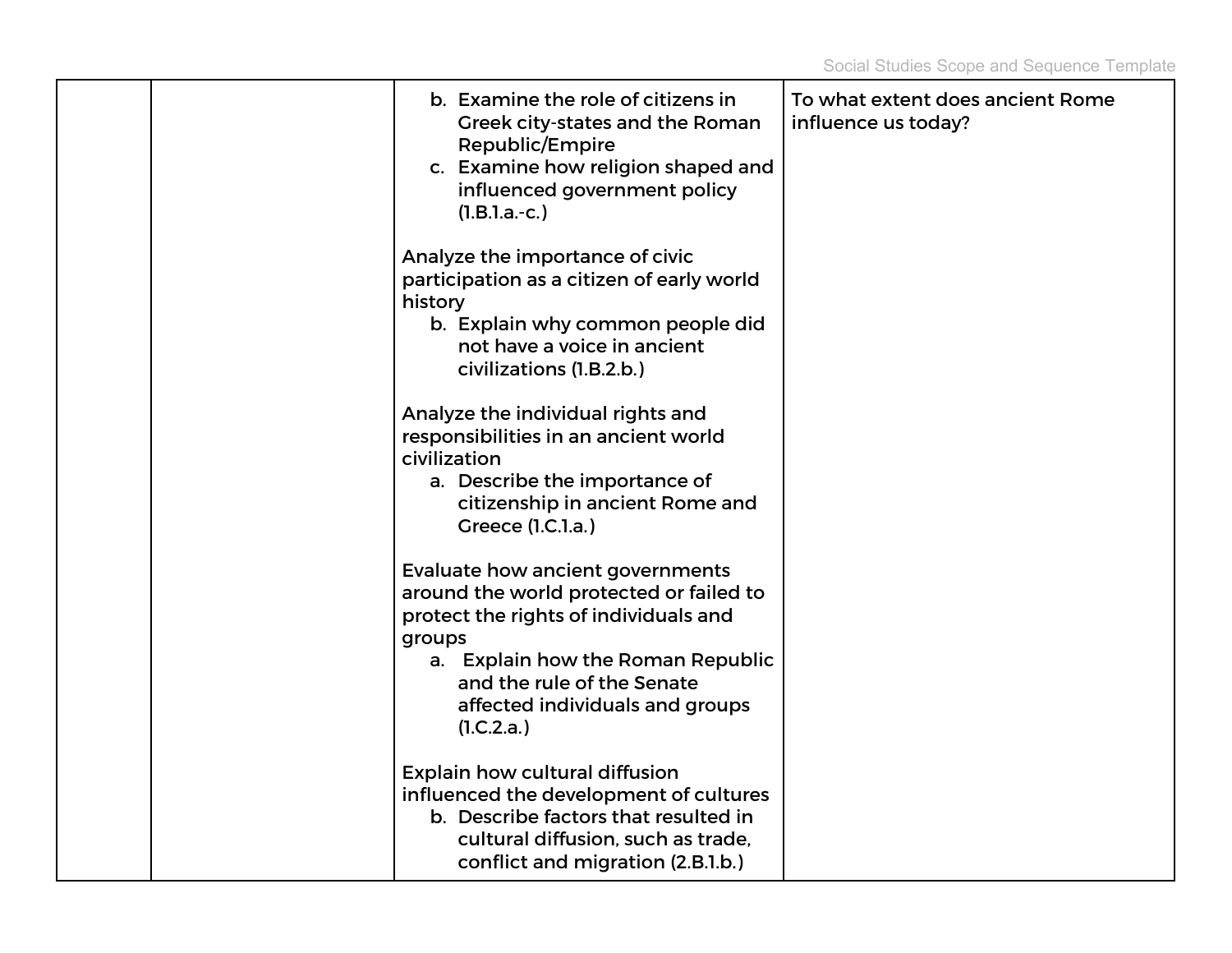|                        | Examine how physical and human<br>characteristics shape the identity of<br>places and regions and influence the<br>development of civilizations in world<br>history<br>c. Explain how human perceptions<br>of and interactions with the<br>environment changed over time<br>in due to technologies, such as<br>road building, dam construction,<br>and agricultural improvements<br>(3.B.1.c.)                                                                                                              |  |
|------------------------|-------------------------------------------------------------------------------------------------------------------------------------------------------------------------------------------------------------------------------------------------------------------------------------------------------------------------------------------------------------------------------------------------------------------------------------------------------------------------------------------------------------|--|
|                        | Analyze the emergence, expansion and<br>decline of the Roman Empire<br>a. Describe the major achievements<br>of the Roman Era, such aslegal,<br>artistic, architectural,<br>technological, and literary<br>b. Explain the transition from Roman<br><b>Republic to Roman Empire</b><br>including the social structure,<br>significance of citizenship and the<br>development of political<br><b>institutions</b><br>c. Summarize the factors that led to<br>the decline of the Roman Empire<br>$(5.B.a.-c.)$ |  |
|                        |                                                                                                                                                                                                                                                                                                                                                                                                                                                                                                             |  |
| <b>Medieval Europe</b> |                                                                                                                                                                                                                                                                                                                                                                                                                                                                                                             |  |